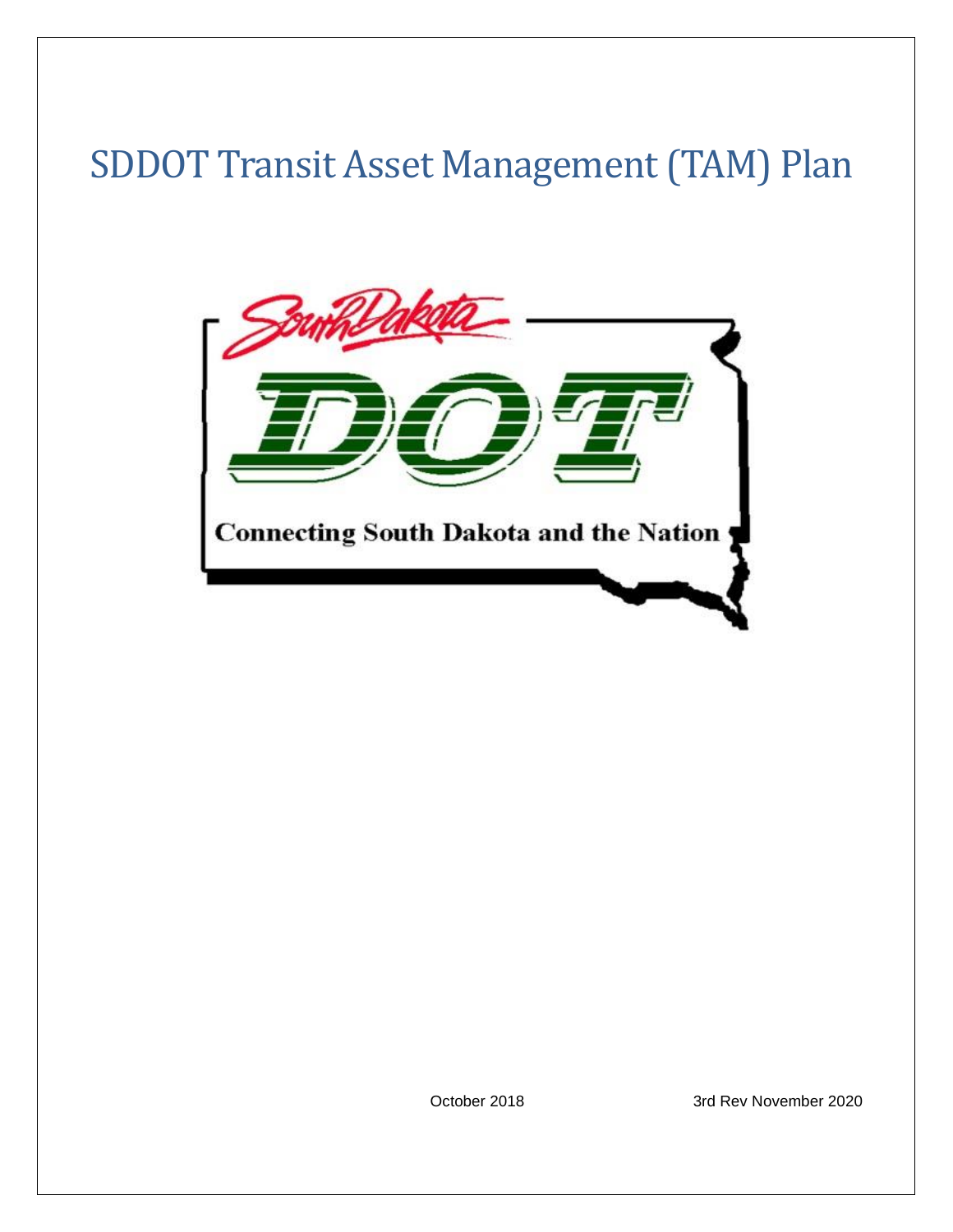## <span id="page-1-0"></span>Contents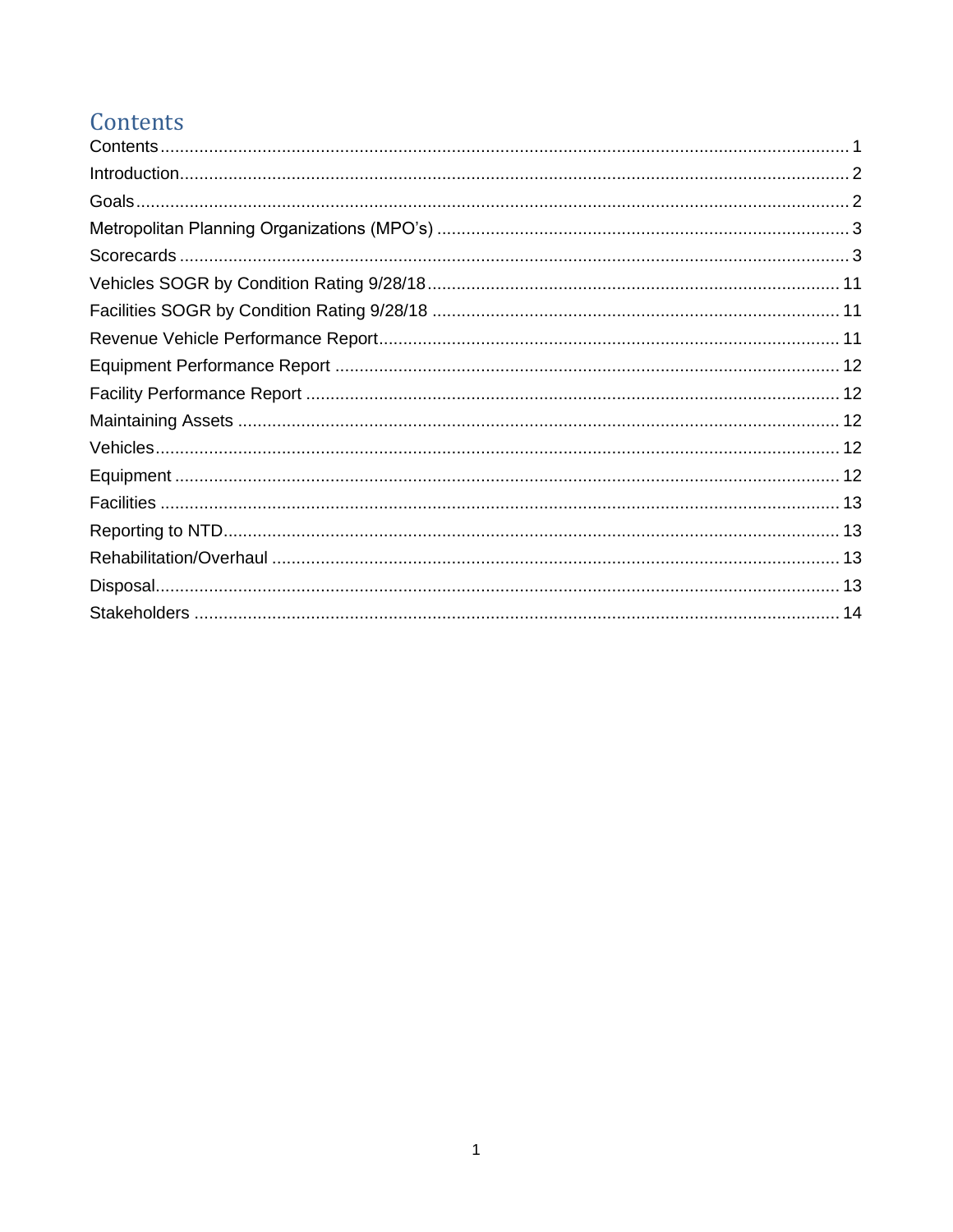### <span id="page-2-0"></span>Introduction

This plan is a result of the Moving Ahead for Progress in the 21<sup>st</sup> Century Act (MAP-21) that required a system to monitor and manage public transportation assets to improve safety and increase reliability and performance and to establish performance measures. On July 26, 2016, FTA published the Transit Asset Management (TAM) Final Rule. The final rule groups providers into two categories: Tier I and Tier II. South Dakota and all of their rural public transit providers and one small urban public transit provider are part of this Tier II plan which includes four TAM Plan Elements.

#### 1. Inventory of Capital Assets

The SDDOT has a software solution in place to help keep track of all of the capital assets of each public transit provider. Capital assets include vehicles, equipment (including all service vehicles and equipment assets over \$50,000) and facilities.

#### 2. Condition Assessment

A condition assessment is a rating of the condition of assets in the inventory which is completed by the agency and the SDDOT at different times. Each agency that is part of the TAM Plan will update their condition assessments of their assets on an annual basis. The SDDOT will do their own inspections and assessments on a biennial basis.

#### 3. Decission Support Tools

A decision support tool is methodology to help transit providers make decisions such as prioritizing projects based on condition data and objective criteria. A decision support tool can be software or a process.

#### 4. Investment Prioritization

The Investment Prioritization is a list of the proposed projects and programs that a transit provider estimates would achive its State of Good Repair goals and a ranking of the projects and programs based on priority.

On an annual bassis or more frequently, this plan will be reviewed and updates may be made.

### <span id="page-2-1"></span>Goals

Each year the SDDOT will re-evaluate their goals and decide where adjustments need to be made.

The TAM goal for revenue vehicles is to have 72% or more meet or exceed the State of Good Repair (SOGR) in FY2020 and increase it until we are able to reach 80% or more.

The TAM goal for facilities is to have 95% or more above a 3.0 rating using the median rating. If the total rating is below 3.0, an evaluation must be completed (and submitted with your evaluation) to determine if the unacceptable rating is due to defective subcomponents, which need to be repaired or replaced or if the unacceptable rating is because of major structural issues.

The TAM goal for equipment is 60% or more meet or exceed the SOGR.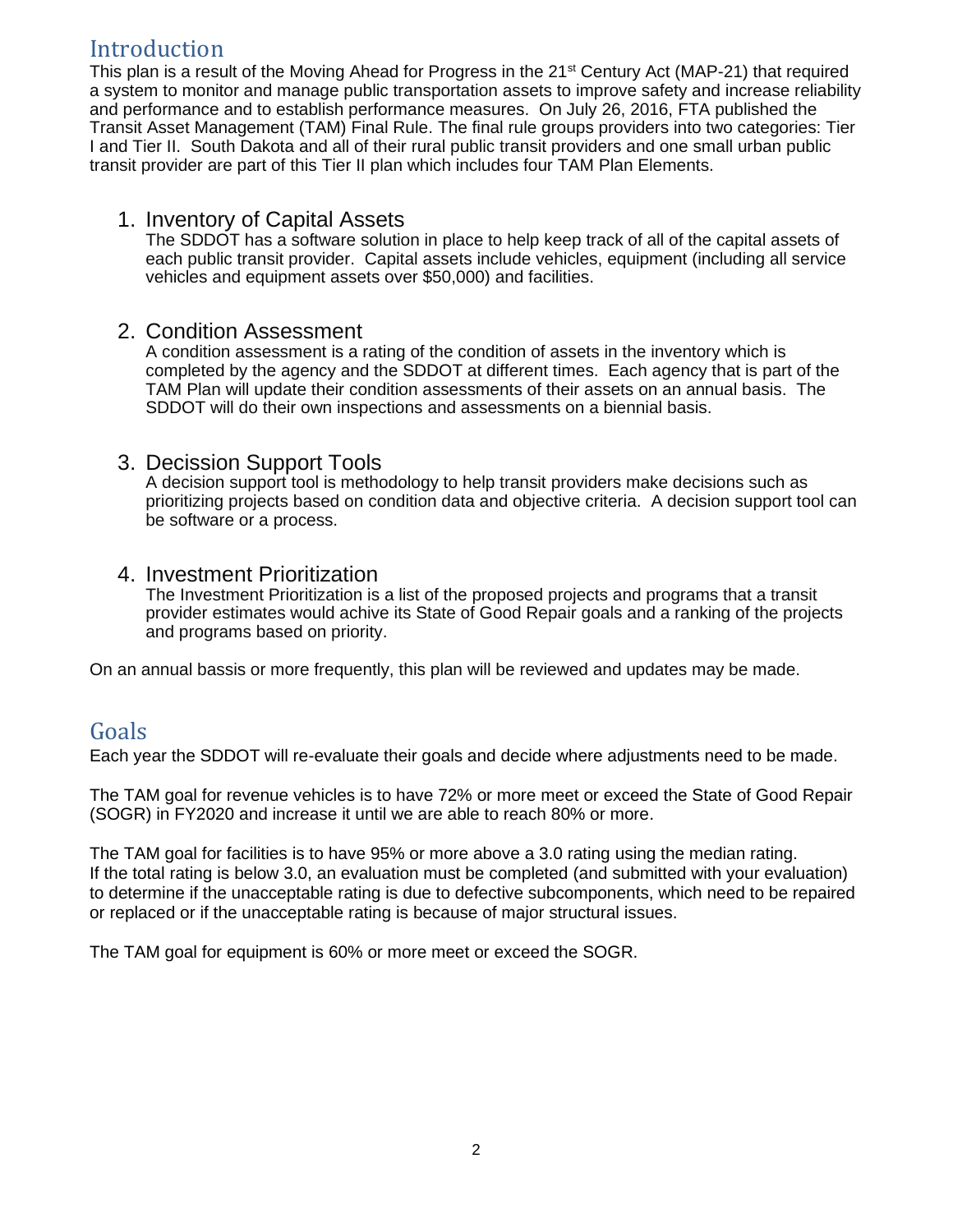### <span id="page-3-0"></span>Metropolitan Planning Organizations (MPO's)

SDDOT has agreement's in place with the local MPO's that they will support the State targets, develop MPO targets, report data and notify the SDDOT of the option they have selected on an annual basis.

### <span id="page-3-1"></span>**Scorecards**

These scorecards are to be used to determine the condition rating for all reportable assets. That data is to be entered into the ThingTech database by December 1st each year.

Revenue Vehicles:

#### **South Dakota TAM Scorecard Revenue Vehicles**

| rato or occa riopan i ormaic          |                                                                                                                                                                                                                                                                                                                                                                                          |
|---------------------------------------|------------------------------------------------------------------------------------------------------------------------------------------------------------------------------------------------------------------------------------------------------------------------------------------------------------------------------------------------------------------------------------------|
| Useful Life - Age                     | Deduct one (1) point for each 20% of expected<br>Class Service Life based on in-service date. This<br>score starts with five (5) points but cannot be less<br>than one (1). This is auto-calculated in ThingTech.                                                                                                                                                                        |
| Life Miles or Hours                   | Deduct one (1) point for each 20% of expected<br>Asset Class Life miles or hours. This score starts<br>with five (5) points but cannot be less than one(1).<br>This is auto-calculated in ThingTech.                                                                                                                                                                                     |
| <b>Reliability</b>                    | Points are assigned as 1, 3, or 5 depending on<br>comparison to average Maintenance Cost Per Mile<br>(MCPM) of class. Five (5) points are assigned if<br>MCPM is less than 75% of average MCPM for the<br>class, 3 points if >75% but < 120% average MCPM<br>for the class, and 1 point if $> 120\%$ of average<br>MCPM for the class. This is auto-calculated in<br>ThingTech.          |
| Preventive Maintenance & Repair Costs | Five (5) points are assigned when maintenance &<br>repair costs are < 21% of original purchase cost 4<br>points when 21% - 40%, 3 points when 41% - 60%,<br>2 points when $61\%$ - 80% and 1 point when $> 80\%$ .<br>This is auto-calculated in ThingTech.                                                                                                                              |
| <b>Condition of Vehicle</b>           | This factor takes into consideration body condition,<br>rust, interior & exterior condition, accident history,<br>frequency of out of service time, etc. A scale of 1 to<br>5 is used with 1 being poor. This is manually done<br>by each transit provider with guidance from the<br>Condition of Vehicle Reference on page 4 and 5<br>below. Due annually by December 1 <sup>st</sup> . |

#### **State of Good Repair Formula**

#### **Vehicle Class Bus**

*Large, heavy-duty*

Transit buses including over-the-road buses (approximately 35' – 40' or larger including articulated buses, >30 passenger)

#### **Asset Class**

• Bus

*Small size, heavy-duty* 

Transit buses (>18 passenger)

**Asset Class** 

• Mini Bus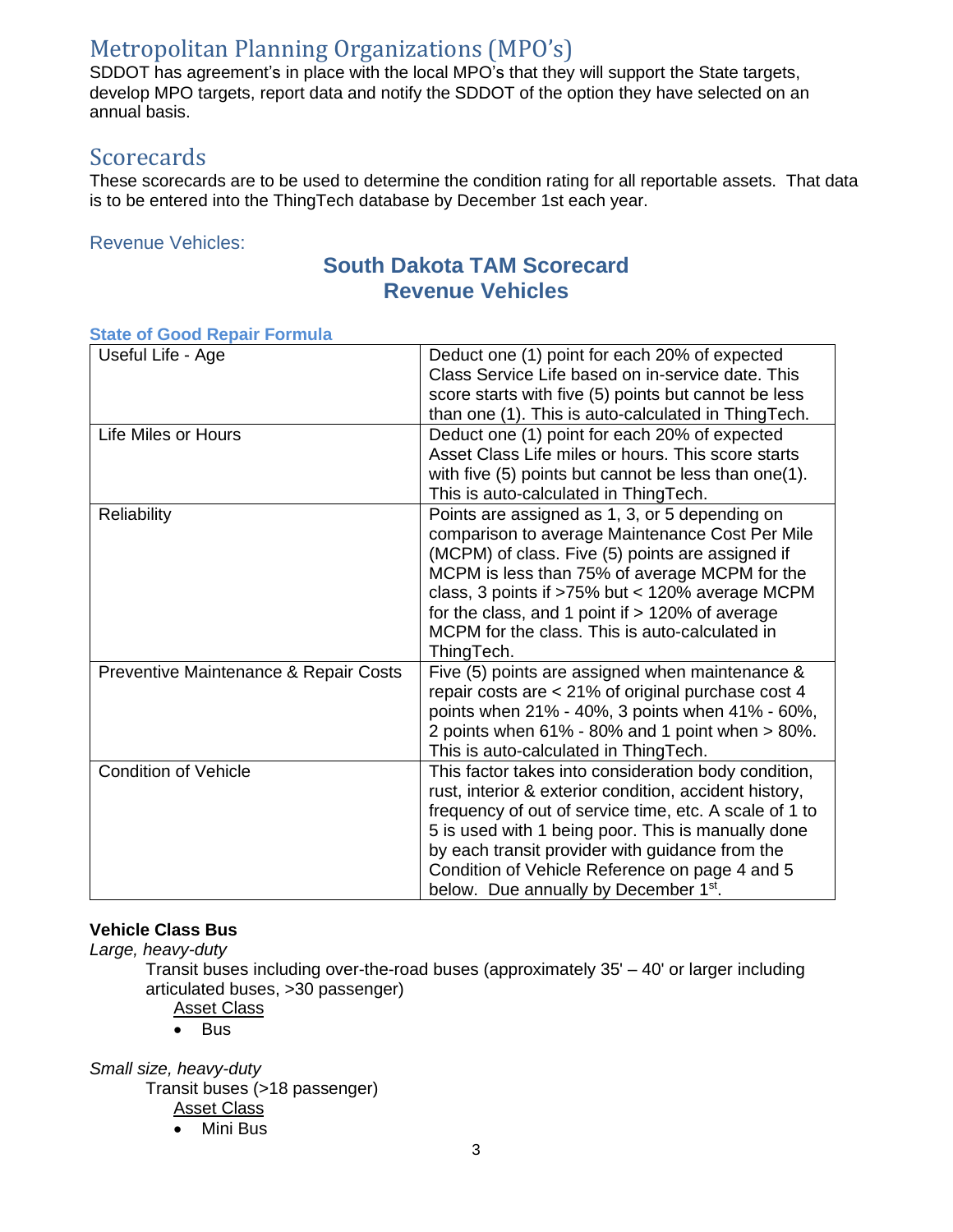#### *Medium-size, medium-duty* Transit buses (>10 passenger)

Asset Class

• Cutaway Bus

*Medium-size, light-duty* 

Transit buses (<8 passenger)

- Asset Class
- Van

#### **Vehicle Class Light Duty Vehicles**

#### *Other light-duty vehicles*

Vehicles used as equipment and to transport passengers (revenue service), such as regular and specialized vans, automobiles, sedans, sport utility, and light-duty buses including all bus models exempt from testing in the current 49 CFR part 665:

#### Asset Class

- Automobile
- Minivan
- Sport Utility

#### **Vehicle Class Trolleys**

The term "trolley" is often applied to a wide variety of vehicles. Thus, the useful life depends on the type of trolley.

Asset Class

- Trolley Bus
- Vintage Trolley/Street Car

#### **Useful Life Years**

| Large Heavy-Duty Buses           | 12 Years |
|----------------------------------|----------|
| <b>Small Heavy-Duty Buses</b>    | 10 Years |
| Medium Size Medium-Duty Buses    | 7 Years  |
| Medium Size Light-Duty - Van     | 5 Years  |
| <b>Other Light Duty Vehicles</b> | 4 Years  |
| Trolleys - Steeled Wheeled       | 25 Years |
| Trolleys - Rubber tires          | 15 Years |

#### **Life Miles or Hours**

| Large Heavy-Duty Buses               | 500,000 Miles or 16,667 Hours    |
|--------------------------------------|----------------------------------|
| <b>Small Heavy-Duty Buses</b>        | 350,000 Miles or 11,667 Hours    |
| <b>Medium Size Medium-Duty Buses</b> | 200,000 Miles or 6,667 Hours     |
| Medium Size Light-Duty               | 150,000 Miles or 5,000 Hours     |
| <b>Other Light Duty Vehicles</b>     | 100,000 Miles or<br>3,333 Hours  |
| Trolleys - Steeled Wheeled           | 350,000 Miles or<br>25,000 Hours |
| Trolleys - Rubber tires              | 350,000 Miles or 11,667 Hours    |

#### **Condition of Vehicle Reference**

#### **Rating of 5**

(a) New condition or vehicle has only received Manufacturer's Recommended Preventive Maintenance (MRPM) service during the current federal fiscal year and is in very good physical and mechanical condition.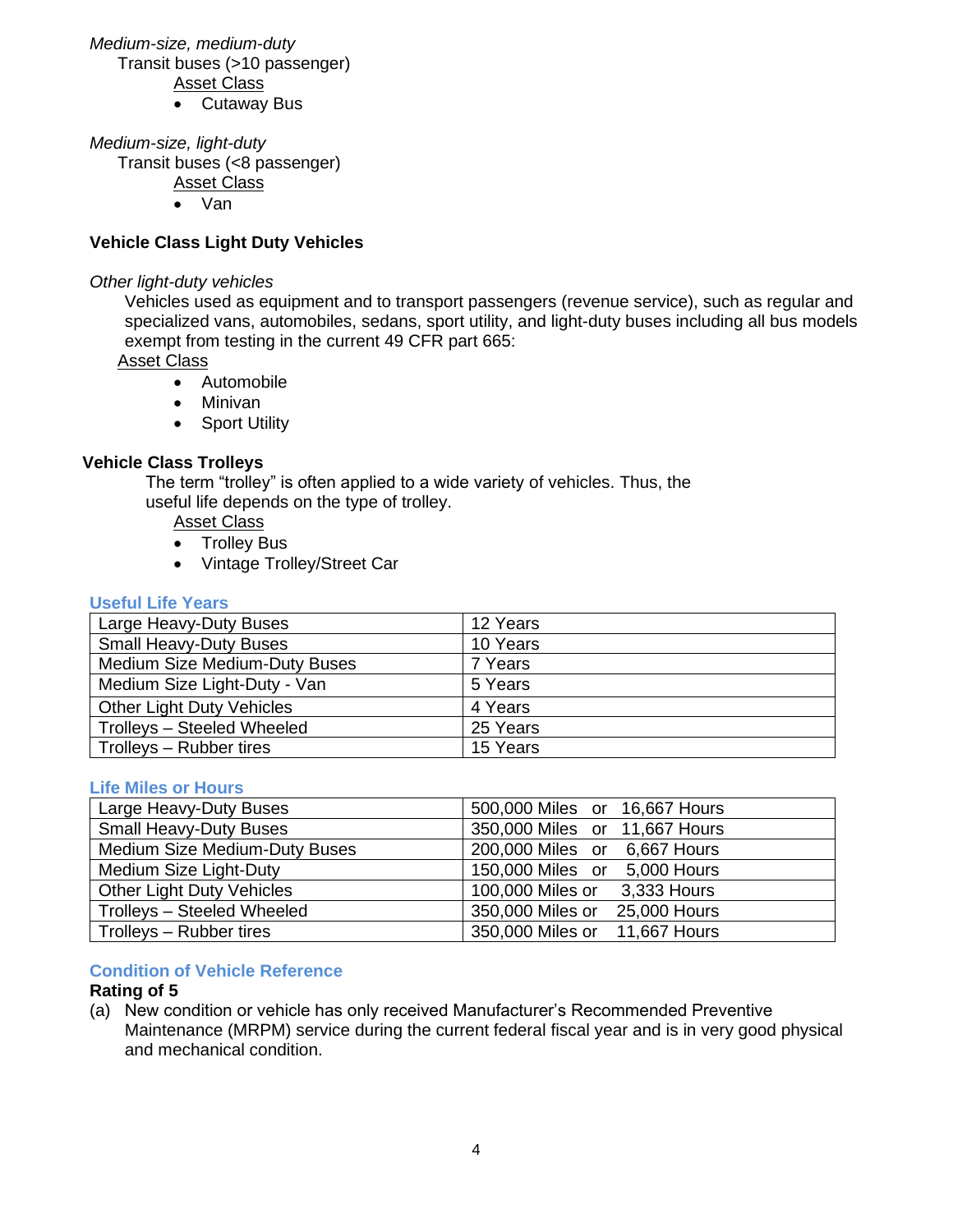#### **Rating of 4**

- (a) Vehicle repairs (not including MRPM service) have not exceeded \$1,500.00 for the current federal fiscal year.
- (b) Exterior: No dents, rust or paint failures.
- (c) Interior: No broken or cracked dash or interior panels, door or window parts. No stains, tears or wear spots in upholstery.

#### **Rating of 3**

- (a) Vehicle repairs (not including MRPM service) exceed \$1,500.00 for the current federal fiscal year.
- (b) Exterior: No rust or paint failures. No dents larger than 25 square inches.
- (c) Interior: Has cracked dash or interior panels, damaged door or window parts. Upholstery developing small stains and/or tears or wear spots.

#### **Rating of 2**

- (a) Vehicle has a major repair exceeding \$2,000.00 on the engine, transmission, drive train, rear end assembly, or wheelchair lift, and has been removed from revenue service for 6 or more days (excluded MRPM service days) during the current federal fiscal year.
- (b) Exterior: Surface rust and/or paint failures are developing. Body has several areas of damage.
- (c) Interior: Has developed cracked dash or interior panels, damaged door or window parts. Upholstery has stains, several wear spots, and/or tears.
- (d) Vehicle exceeds one of the two established useful life standards (mileage/hours or years of service).

#### **Rating of 1**

- (a) Vehicle has a major repair exceeding \$2,000.00 on the engine, transmission, drive train, rear end assembly, or wheelchair lift, and has been removed from revenue service for 10 or more days (excluded MRPM service days) during the current federal fiscal year.
- (b) Exterior: Major rust and/or large paint failures have developed. Body has several areas of damage.
- (c) Interior: Has developed a cracked dash, broken interior panels, damaged door or window parts. Upholstery has stains, sever wear spots, and/or tears.
- (d) Vehicle exceeds both of the applicable useful life standards.

#### Non-Revenue Vehicles:

### **South Dakota TAM Scorecard Non-Revenue Vehicles (Equipment)**

| 0.000 UUUU RUDUI TURIMU               |                                                        |
|---------------------------------------|--------------------------------------------------------|
| Useful Life - Age                     | Starting at five (5), deduct one (1) point for each    |
|                                       | 20% of expected Class Service Life based on in-        |
|                                       | service date. This is auto-calculated in ThingTech.    |
| Life Miles or Hours                   | Starting at five (5) deduct one (1) point for each 20% |
|                                       | of expected Asset Class Life miles or hours. This is   |
|                                       | auto-calculated in ThingTech.                          |
| <b>Reliability</b>                    | Points are assigned as 5 points if MCPM is less        |
|                                       | than 75% of average MCPM for the class, 3 points if    |
|                                       | >75% but < 120% average MCPM for the class, and        |
|                                       | 1 point if > 120% of average MCPM for the class.       |
|                                       | This is auto-calculated in ThingTech.                  |
| Preventive Maintenance & Repair Costs | Five (5) points are assigned when maintenance &        |
|                                       | repair costs are < 21% of original purchase cost 4     |

#### **State of Good Repair Formula**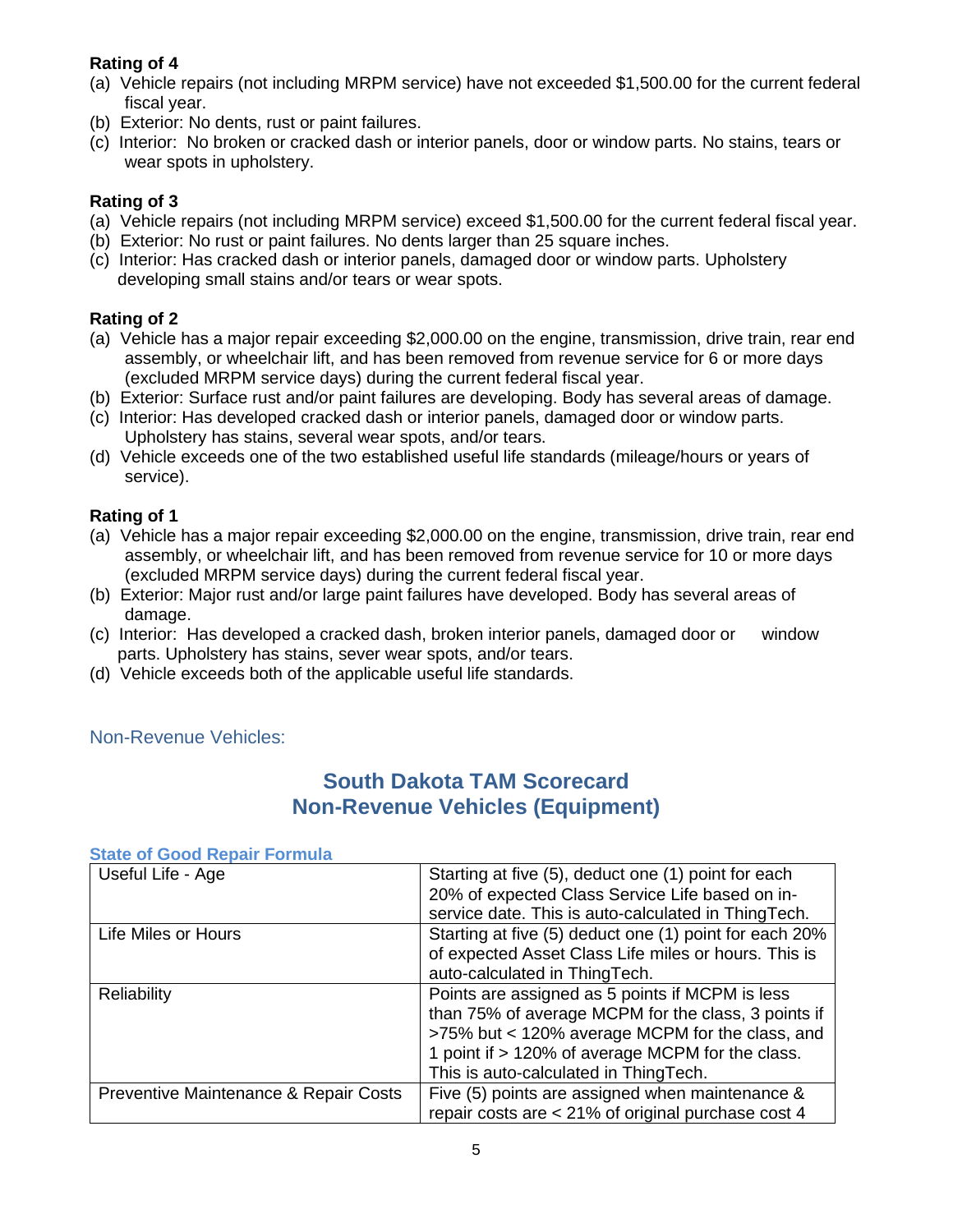|                             | points when 21% - 40%, 3 points when 41% - 60%,<br>2 points when 61% - 80% and 1 point when > 80%.<br>This is auto-calculated in ThingTech.                                                                                                                                                                            |
|-----------------------------|------------------------------------------------------------------------------------------------------------------------------------------------------------------------------------------------------------------------------------------------------------------------------------------------------------------------|
| <b>Condition of Vehicle</b> | This factor takes into consideration body condition,<br>rust, interior & exterior condition, accident history,<br>etc. A scale of 1 to 5 is used with 1 being poor. This<br>is manually done by each transit provider with<br>guidance from the Condition of Vehicle Reference<br>below. Due annually by December 1st. |

#### **Vehicle Class**

*Tow Truck*

*Heavy Duty Service Truck*

*Pickup Trucks*

*Staff Vehicles*

#### **Useful Life Years**

| <b>Tow Truck</b>                | 20 Years |
|---------------------------------|----------|
| <b>Heavy-Duty Service Truck</b> | 18 Years |
| <b>Pickup Trucks</b>            | 12 Years |
| Medium Size Light-Duty - Van    | 5 Years  |
| <b>Staff Vehicles</b>           | 6 Years  |

#### **Life Miles or Hours**

| Tow Truck                       | 180,000 Miles or 6,000 Hours |
|---------------------------------|------------------------------|
| <b>Heavy-Duty Service Truck</b> | 150,000 Miles or 5,000 Hours |
| <b>Pickup Trucks</b>            | 150,000 Miles or 5,000 Hours |
| <b>Staff Vehicles</b>           | 150,000 Miles or 5,000 Hours |

#### **Condition of Vehicle Reference**

#### **Rating of 5**

(a) New condition or vehicle has only received Manufacturer's Recommended Preventive Maintenance (MRPM) service during the current federal fiscal year and is in very good physical and mechanical condition.

#### **Rating of 4**

- (a) Vehicle repairs (not including MRPM service) have not exceeded \$1,500.00 for the current federal fiscal year.
- (b) Exterior: No dents, rust or paint failures.
- (c) Interior: No broken or cracked dash or interior panels, door or window parts. No stains, tears or wear spots in upholstery.

#### **Rating of 3**

- (a) Vehicle repairs (not including MRPM service) exceed \$1,500.00 for the current federal fiscal year.
- (b) Exterior: No rust or paint failures. No dents larger than 25 square inches.
- (c) Interior: Has cracked dash or interior panels, damaged door or window parts. Upholstery developing small stains and/or tears or wear spots.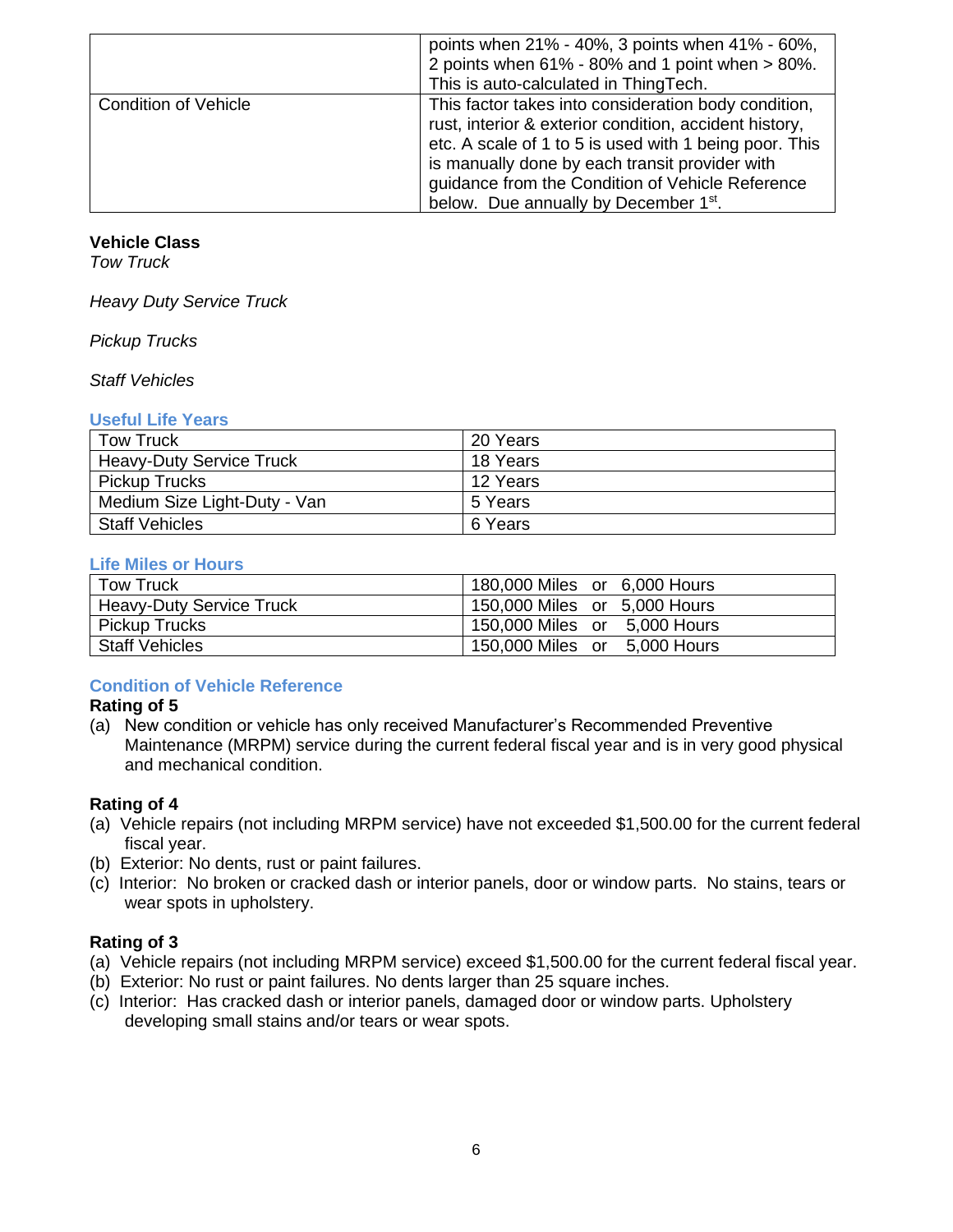#### **Rating of 2**

- (a) Vehicle has a major repair exceeding \$2,000.00 on the engine, transmission, drive train, rear end assembly, or wheelchair lift, and has been removed from revenue service for 6 or more days (excluded MRPM service days) during the current federal fiscal year.
- (b) Exterior: Surface rust and/or paint failures are developing. Body has several areas of damage.
- (c) Interior: Has developed cracked dash or interior panels, damaged door or window parts. Upholstery has stains, several wear spots, and/or tears.
- (d) Vehicle exceeds one of the two established useful life standards (mileage/hours or years of service).

#### **Rating of 1**

- (a) Vehicle has a major repair exceeding \$2,000.00 on the engine, transmission, drive train, rear end assembly, or wheelchair lift, and has been removed from revenue service for 10 or more days (excluded MRPM service days) during the current federal fiscal year.
- (b) Exterior: Major rust and/or large paint failures have developed. Body has several areas of damage.
- (c) Interior: Has developed a cracked dash, broken interior panels, damaged door or window parts. Upholstery has stains, sever wear spots, and/or tears.
- (d) Vehicle exceeds both of the applicable useful life standards.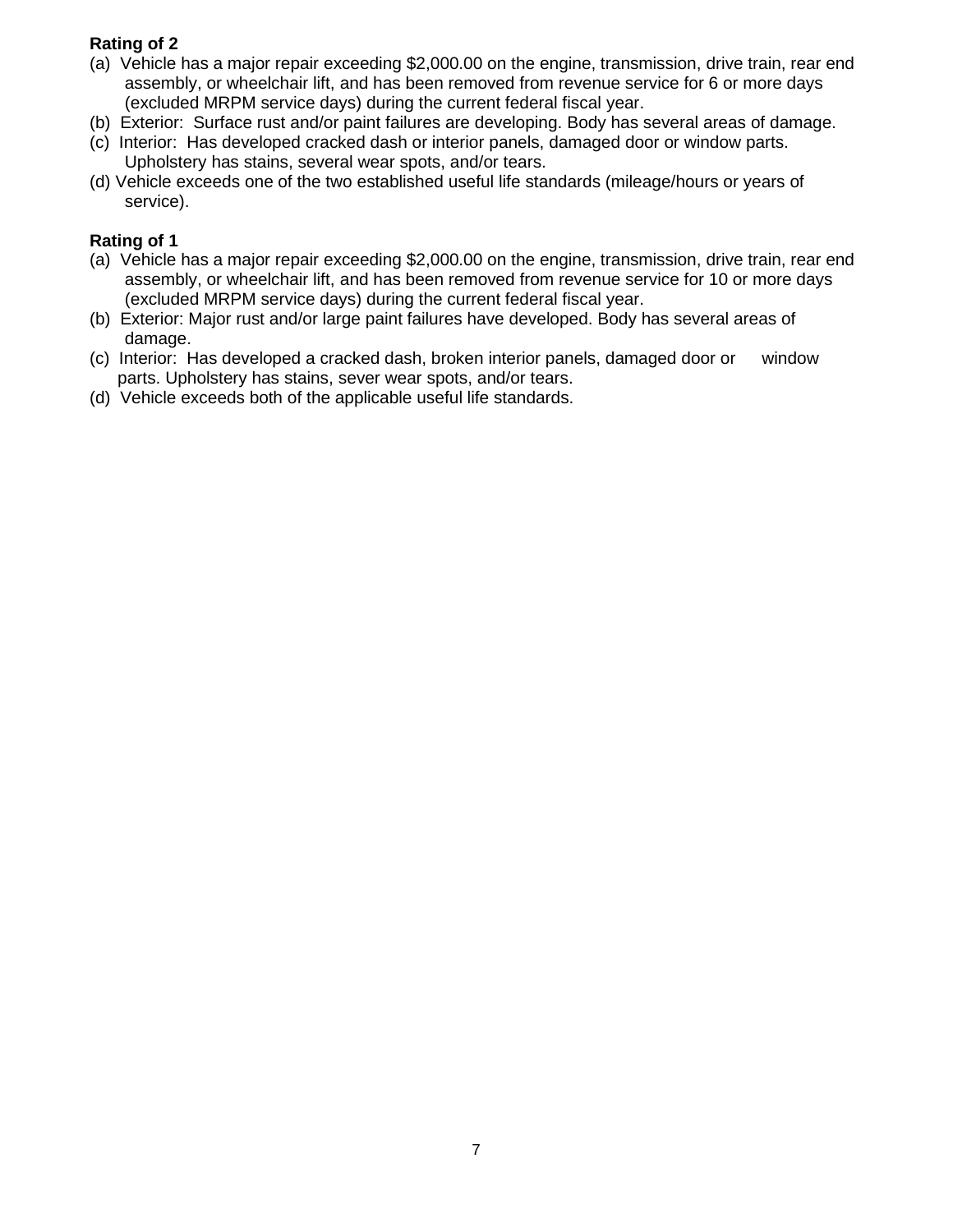### **South Dakota TAM Scorecard Facilities**



### 1. Identify Facility Type and Rating Level

#### **Facility Types Rating Levels**

Administrative and Maintenance Administrative Facilities Maintenance Facilities Passenger and Parking Passenger Facilities Parking Facilities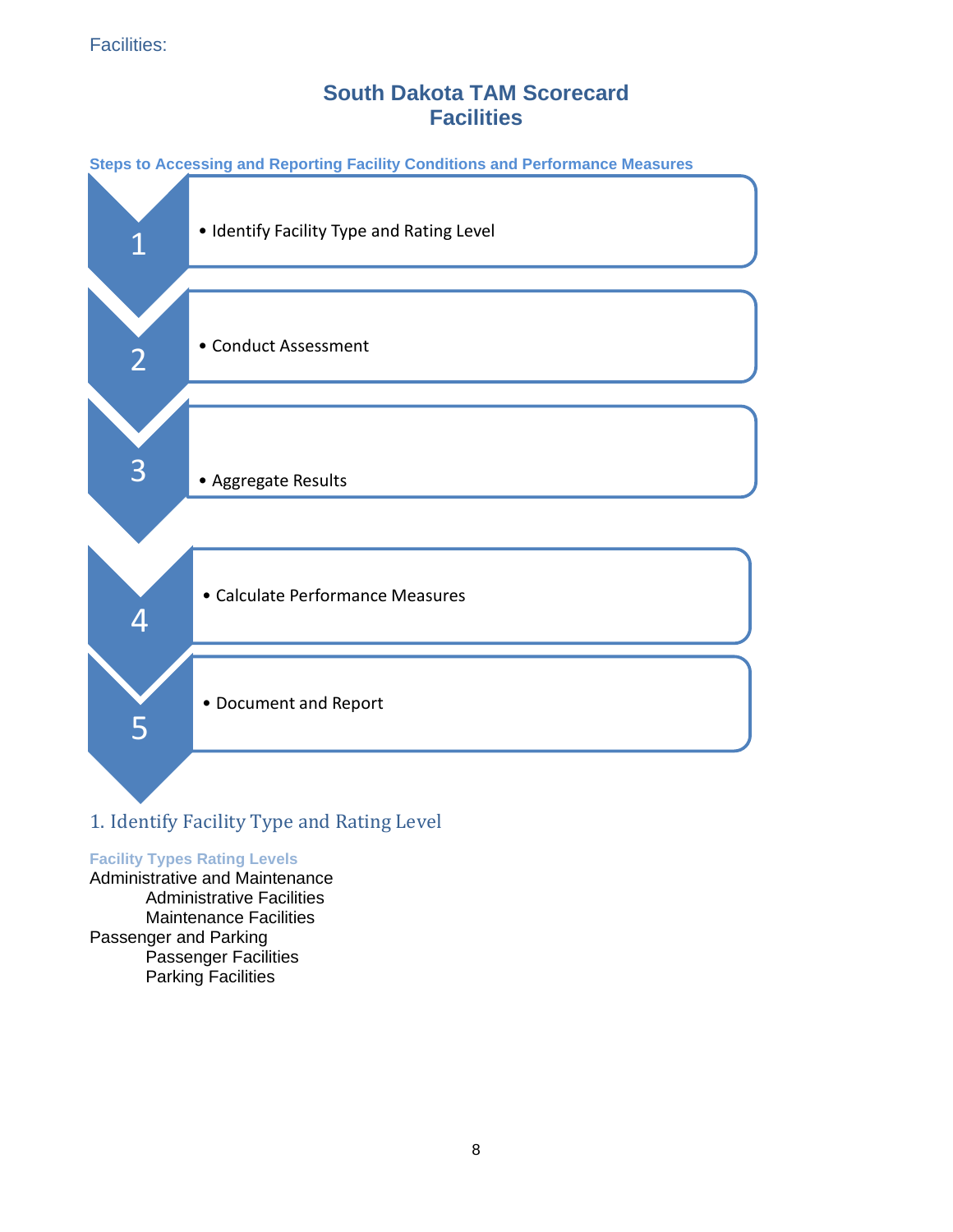### Facility Assessment Rating Levels

| ID# | <b>Components</b>        | <b>Sub-components</b>                                                                                               |  |  |  |
|-----|--------------------------|---------------------------------------------------------------------------------------------------------------------|--|--|--|
|     |                          |                                                                                                                     |  |  |  |
| A   | <b>Substructure</b>      |                                                                                                                     |  |  |  |
|     |                          | Foundations: Walls, columns, pilings other structural<br>components                                                 |  |  |  |
|     |                          | Basement: Materials, insulation, slab, floor underpinning<br>$\bullet$                                              |  |  |  |
| В   | <b>Shell</b>             | Superstructure/structural frame: columns, pillars, walls<br>$\bullet$                                               |  |  |  |
|     |                          | Roof: Roof surface, gutters, eaves, skylights, chimney                                                              |  |  |  |
|     |                          | surrounds                                                                                                           |  |  |  |
|     |                          | Exterior: Windows, doors, and all finishes (paint, masonry)<br>Shell appurtenances: Balconies, fire escapes, gutter |  |  |  |
|     |                          | downspouts                                                                                                          |  |  |  |
| С   | <b>Interiors</b>         | Partitions: walls, interior doors, fittings such as signage<br>$\bullet$                                            |  |  |  |
|     |                          | Stairs: Interior stairs and landings<br>$\bullet$                                                                   |  |  |  |
|     |                          | Finishes: Materials used on walls, floors, and ceilings<br>$\bullet$                                                |  |  |  |
|     |                          | This component covers all interior spaces, regardless of use                                                        |  |  |  |
| D   | Conveyance               | Elevators<br>$\bullet$                                                                                              |  |  |  |
|     |                          | <b>Escalators</b><br>Lifts: any other such fixed apparatuses for the movement of                                    |  |  |  |
|     |                          | goods or people                                                                                                     |  |  |  |
| Е   | <b>Plumbing</b>          | <b>Fixtures</b><br>$\bullet$                                                                                        |  |  |  |
|     |                          | Water distribution<br>$\bullet$                                                                                     |  |  |  |
|     |                          | Sanitary waste<br>$\bullet$                                                                                         |  |  |  |
|     |                          | Rain water drainage<br>$\bullet$                                                                                    |  |  |  |
| F   | <b>HVAC</b><br>(Heating, | <b>Energy Supply</b><br>$\bullet$                                                                                   |  |  |  |
|     | Ventilation, & Air       | Heat generation & distribution systems<br>$\bullet$<br>Cooling generation & distribution system<br>$\bullet$        |  |  |  |
|     | Conditioning)            | Testing, balancing, controls & instrumentation<br>$\bullet$                                                         |  |  |  |
|     |                          | Chimneys and vents<br>$\bullet$                                                                                     |  |  |  |
| G   | <b>Fire Protection</b>   | <b>Sprinklers</b><br>$\bullet$                                                                                      |  |  |  |
|     |                          | <b>Standpipes</b><br>$\bullet$                                                                                      |  |  |  |
|     |                          | Hydrants and other fire protection specialties                                                                      |  |  |  |
| н   | <b>Electrical</b>        | Electrical service & distribution<br>$\bullet$                                                                      |  |  |  |
|     |                          | Lighting & branch wiring (interior & exterior)                                                                      |  |  |  |
|     |                          | Communications & security<br>Other electrical system-related pieces such as lightning                               |  |  |  |
|     |                          | protection, generators, & emergency lighting                                                                        |  |  |  |
| ı   | <b>Site</b>              | Roadways/driveways and associated signage, markings, &<br>$\bullet$                                                 |  |  |  |
|     |                          | equipment                                                                                                           |  |  |  |
|     |                          | Parking lots and associated signage, markings & equipment                                                           |  |  |  |
|     |                          | Pedestrian areas & associated signage, markings, &                                                                  |  |  |  |
|     |                          | equipment                                                                                                           |  |  |  |
|     |                          | Site development such as fences, walls, and miscellaneous<br>structures                                             |  |  |  |
|     |                          | Landscaping and irrigation                                                                                          |  |  |  |
|     |                          | <b>Site Utilities</b>                                                                                               |  |  |  |
| J   | <b>Equipment</b>         | Equipment related to the function of the facility, including<br>$\bullet$                                           |  |  |  |
|     |                          | maintenance or vehicle service equipment                                                                            |  |  |  |
| Κ   | <b>Fare Collection</b>   | For Passenger and Parking Facilities<br>$\bullet$                                                                   |  |  |  |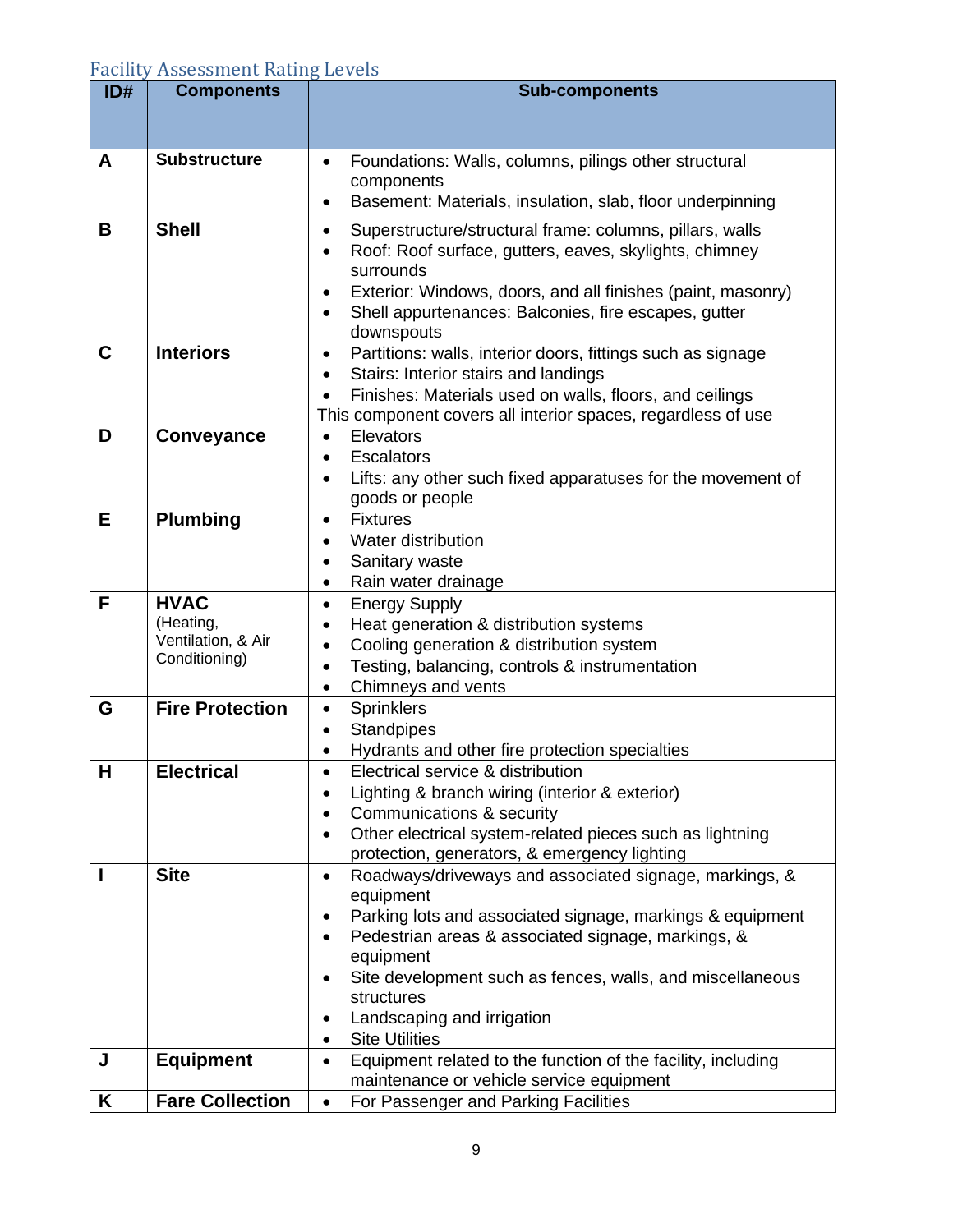#### 2. Condition Assessment

| <b>Rating</b>  | <b>Condition</b> | <b>Description</b>                                                                                         |
|----------------|------------------|------------------------------------------------------------------------------------------------------------|
| 5              | <b>Excellent</b> | No visible defects, new or near new condition, may still be under<br>warranty if applicable                |
| 4              | Good             | Good condition, but no longer new, may be slightly defective or<br>deteriorated, but is overall functional |
| 3              | <b>Adequate</b>  | Moderately deteriorated or defective; but has not exceeded useful life                                     |
| $\overline{2}$ | <b>Marginal</b>  | Defective or deteriorated in need of replacement; exceeded useful life                                     |
|                | Poor             | Critically damaged or in need of immediate repair; well past useful life                                   |

#### 3. Aggregate Results

Use the below table to tabulate the ratings for primary and secondary facilities.

| ID        | <b>Component</b>       | $5\phantom{1}$<br><b>Excellent</b> | 4<br>Good | $\overline{3}$<br><b>Adequate</b> | $\overline{2}$<br><b>Marginal</b> | 1<br>Poor |
|-----------|------------------------|------------------------------------|-----------|-----------------------------------|-----------------------------------|-----------|
| А.        | <b>Structure</b>       |                                    |           |                                   |                                   |           |
| <b>B.</b> | Shell                  |                                    |           |                                   |                                   |           |
| C.        | Interior               |                                    |           |                                   |                                   |           |
| D.        | Conveyance             |                                    |           |                                   |                                   |           |
| Ε.        | Plumbing               |                                    |           |                                   |                                   |           |
| F.        | <b>HVAC</b>            |                                    |           |                                   |                                   |           |
| G.        | <b>Fire Protection</b> |                                    |           |                                   |                                   |           |
| H.        | Electrical             |                                    |           |                                   |                                   |           |
| Ι,        | <b>Site</b>            |                                    |           |                                   |                                   |           |
| J.        | Equipment              |                                    |           |                                   |                                   |           |
| K.        | <b>Fare Collection</b> |                                    |           |                                   |                                   |           |

SDDOT will use the Median Value formula to calculate the aggregate rating.

Determine the condition rating of each component. Sort in ascending order. The median is the value that falls in the middle of the list. When there is an even number of values, choose the lower of the two middle values.

**Median Value:**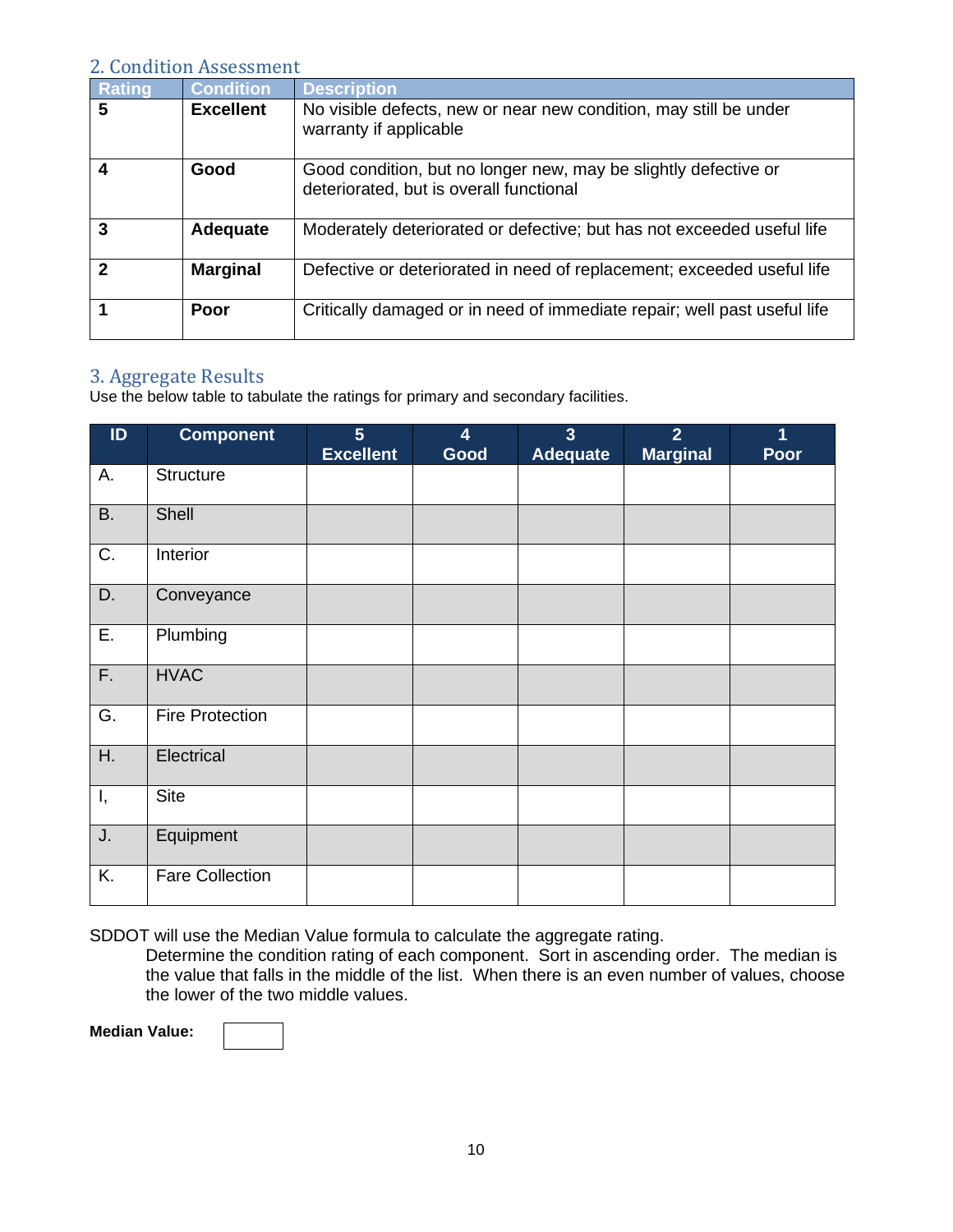#### 4. Calculate Performance Measures

After determining the overall facility ratings for each of the facility types, calculate the performance measure for each of the overarching facility groups:

- 1. Administration and maintenance facilities
- 2. Passenger and parking facilities

Steps:

- 1. Count the number of facilities in each category with a rating below 3
- 2. Divide the value by the total number of facilities in the category
- 3. The value calculated above is the performance measure percentage.

#### **Performance measure percentage:**

#### 5.. Document and Report

Agencies must submit overall facility condition rating for each facility in ThingTech for which it has direct capital responsibility.

### <span id="page-11-0"></span>Vehicles SOGR by Condition Rating 9/28/18

- Total Records 509
- Average Age 7.42
- Average Maintenance Costs \$13,756.79
- Average Odometer 93,374.32
- Average MCPM 0.12

### <span id="page-11-1"></span>Facilities SOGR by Condition Rating 9/28/18

- Total Records 36
- 12 Facilities with Rating of 5
- 22 Facilities with Rating of 4
- 2 Facilities with Rating of 3
- Average Faclity Rating of 4.06

### <span id="page-11-2"></span>Revenue Vehicle Performance Report

| <b>ASSET</b><br><b>CATEGORY</b> | <b>ASSET CLASS:</b><br><b>ASSET CLASS</b><br><b>NAME</b> | # OF<br><b>ASSETS</b> | AVG.<br><b>ODOMETER</b><br><b>Sum</b> | AVG.<br><b>RATING</b><br><b>Sum</b> | AVG.<br><b>AGE</b><br><b>Sum</b> | % PAST<br><b>ULB</b> | $\frac{9}{6}$<br><b>BELOW</b><br>3.0 |
|---------------------------------|----------------------------------------------------------|-----------------------|---------------------------------------|-------------------------------------|----------------------------------|----------------------|--------------------------------------|
| Revenue                         | Van                                                      | 59                    | 136,475.24                            | 2.85                                | 7.37                             | 49.15%               | 49.15%                               |
| Vehicle / Rolling Automobile    |                                                          | 5                     | 80,147.60                             | 3.80                                | 6.38                             | 20.00%               | $0.00\%$                             |
| <b>Stock</b>                    | Minivan                                                  | 79                    | 91,861.06                             | 3.23                                | 6.62                             | 37.97%               | 32.91%                               |
| $(9$ records)                   | Bus                                                      | 14                    | 71,297.43                             | 3.29                                | 10.28                            | 28.57%               | 21.43%                               |
|                                 | Cutaway Bus                                              | 303                   | 83,204.32                             | 3.20                                | 7.75                             | 34.65%               | 33.00%                               |
|                                 | <b>School Bus</b>                                        | 9                     | 141,630.33                            | 1.89                                | 3.54                             | $0.00\%$             | 88.89%                               |
|                                 | <b>Minibus</b>                                           | 14                    | 16,659.79                             | 3.29                                | 7.73                             | 35.71%               | 28.57%                               |
|                                 | Vintage Trolley /<br><b>Streetcar</b>                    | 5                     | 4,262.40                              | 3.60                                | 9.53                             | $0.00\%$             | 20.00%                               |
|                                 | <b>Sport Utility</b>                                     | 11                    | 29,367.45                             | 3.45                                | 3.01                             | 9.09%                | 18.18%                               |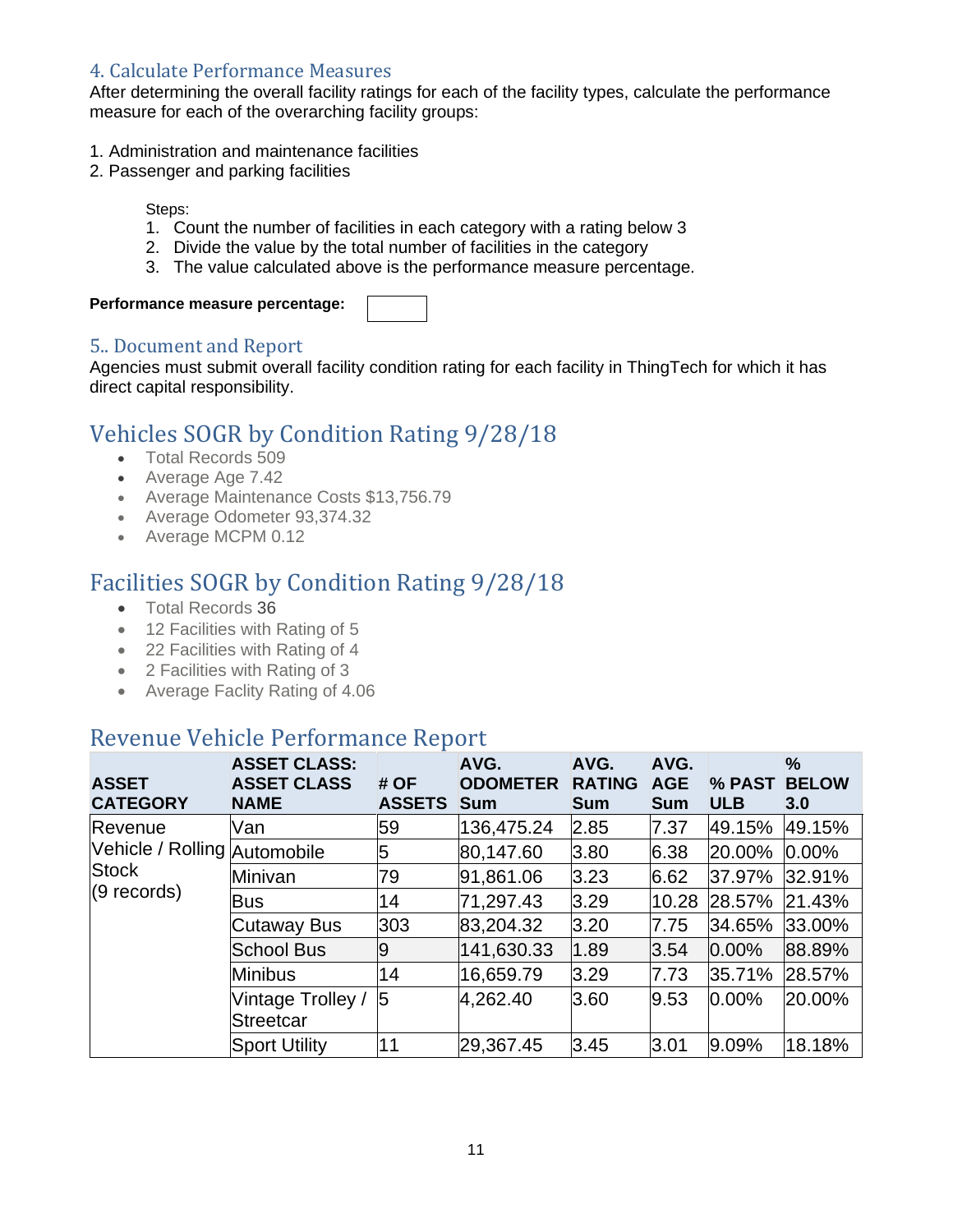### <span id="page-12-0"></span>Equipment Performance Report

| <b>Asset</b><br>Category | <b>Asset Class: Asset</b><br><b>Class Name</b> | # of<br>Asse<br>ts | Avg.<br>Odom<br>eter | Avg.<br><b>Ratin</b><br>g | <b>Av</b><br><b>q.</b><br>Ag<br>е | % Past<br><b>ULB</b> | % Below<br>3.0 |
|--------------------------|------------------------------------------------|--------------------|----------------------|---------------------------|-----------------------------------|----------------------|----------------|
| Service Vehicle          | Automobile (Equipment)                         | -9                 | 26552                | 3                         | 4.3                               | 11.11%               | 55.56%         |
| Equipment                |                                                |                    | .44                  |                           | 9                                 |                      |                |

### <span id="page-12-1"></span>Facility Performance Report

| <b>Asset</b><br>Category $\uparrow$ | <b>Asset Class: Asset</b><br><b>Class Name</b>             | # of<br>Asse<br>ts | Avg.<br>Odom<br>eter | Avg.<br><b>Ratin</b><br>$\boldsymbol{g}$ | Av<br>g.<br>Ag<br>е | % Past<br><b>ULB</b> | % Below<br>3.0 |
|-------------------------------------|------------------------------------------------------------|--------------------|----------------------|------------------------------------------|---------------------|----------------------|----------------|
| <b>Facilities</b>                   | <b>General Purpose</b><br>Maintenance<br>Facility/Depot    | 24                 |                      | 4.25                                     |                     | $0.00\%$             | $0.00\%$       |
|                                     | Administrative<br><b>Office/Sales Office</b>               | 6                  |                      | 4.17                                     |                     | $0.00\%$             | $0.00\%$       |
|                                     | <b>Combined Administrative</b><br>and Maintenance Facility | 6                  |                      | 3.83                                     |                     | 0.00%                | 0.00%          |

### <span id="page-12-2"></span>Maintaining Assets

All assets, whether rolling stock, equipment or a facility, will be maintained per manufacturer's recommendation when applicable. Each agency must develop a schedule and maintain accurate and detailed records documenting the maintenance and repairs of each asset. This data is required to be kept up to date by each stakeholder listed in this plan in the ThingTech database.

### <span id="page-12-3"></span>Vehicles

All FTA funded vehicles are to be maintained per the schedules printed in the owner's manual which accompanies each new vehicle. This requirement is the sole responsibility of the Transit agency per FTA regulations and the SDDOT funding agreement signed by the Transit agency. Despite the vehicles coming from the same manufacturer the maintenance requirements can vary greatly from year to year and will require different maintenance schedules. It is the sole responsibility of each transit agency to establish an efficient system and maintain records for all preventive and repair work performed on each vehicle. SDDOT staff will review at random the maintenance records of vehicles during Vehicle/Facility reviews. In addition, with the new Transit Asset Management program as required by FTA under the MAP and FAST Acts preventive maintenance and repair records will be a necessity and the TAM software will be using preventive maintenance and repair cost as part of the prioritization calculation.

### <span id="page-12-4"></span>Equipment

All FTA funded equipment whether it is part of the facility, shop equipment or free standing equipment it is to be maintained per the maintenance schedule which accompanies the equipment at time of purchase. This requirement is the sole responsibility of the Transit agency per FTA regulations and the SDDOT funding agreement signed by the Transit agency. Like vehicles each agency is required to establish an efficient system and maintain detailed records for all preventive and repair work performed on each piece of equipment. The maintenance schedule varies and maybe daily, weekly monthly, quarterly or annually.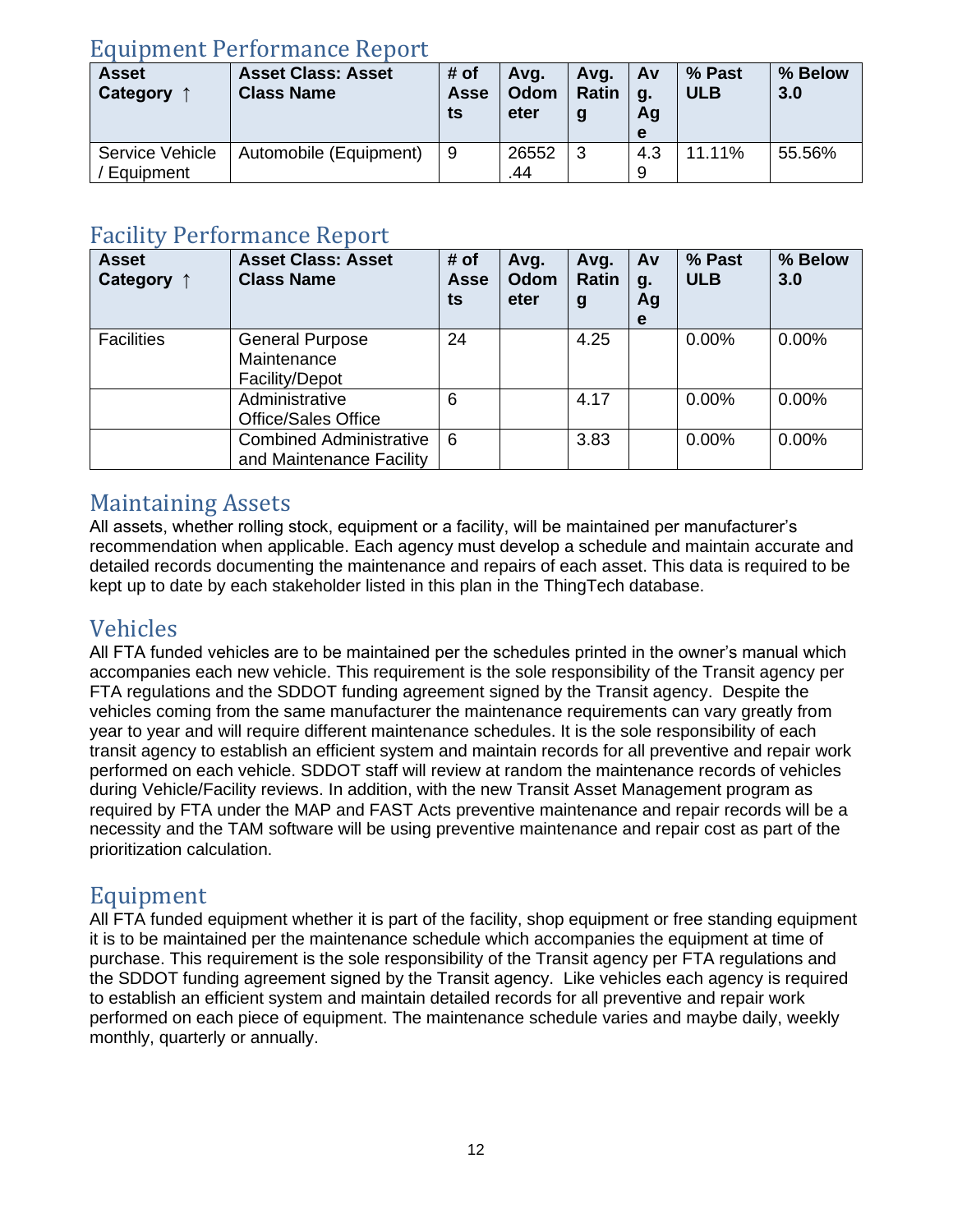### <span id="page-13-0"></span>Facilities

All FTA funded facilities are to be maintained to prolong the useful life of the building. The average useful life of our facilities is between 40 and 50 years, depending on type of structure and materials. This requirement is the sole responsibility of the Transit agency per FTA regulations and the SDDOT funding agreement signed by the Transit agency. Each transit agency is to establish an efficient system and maintain detailed records for all preventive and repair work performed on the facility. A modified version of the vehicle maintenance log is recommended for logging facility preventive maintenance and repair work performed. SDDOT staff will review at random the maintenance records of the facility during both the Program reviews and the Vehicle/Facility reviews. In addition, with the new Transit Asset Management program as required by FTA under the MAP and FAST Acts preventive maintenance records will be a necessity and the TAM software will be using preventive maintenance and repair cost as part of the prioritization calculation.

### <span id="page-13-1"></span>Reporting to NTD

Every year the SDDOT is to report all of its financial and statistical data to the National Transit Database (NTD) by January 31st. SDDOT will also report its

- Projected targets for the next fiscal year
- Condition assesments and performance results
- A narative

### <span id="page-13-2"></span>Rehabilitation/Overhaul

The strategy of the SDDOT is to not have to rehabilitate or overhaul vehicle assets prior to the vehicle meeting its expected lifecycle. In some cases an engine or a transmission will have to be overhauled prior to the vehicle meeting its expected lifecycle, but those are handled on a case by case basis.

### <span id="page-13-3"></span>Disposal

Once a vehicle or piece of equipment has met its useful life and the transit agency wishes to dispose of it, the SDDOT will release the federal interest and provide a letter to the agency instructing them to dispose of the asset. This may include hauling a vehicle to the scrapyard, selling it through an online auction or live auction, advertising it, recycling it or using it for parts.